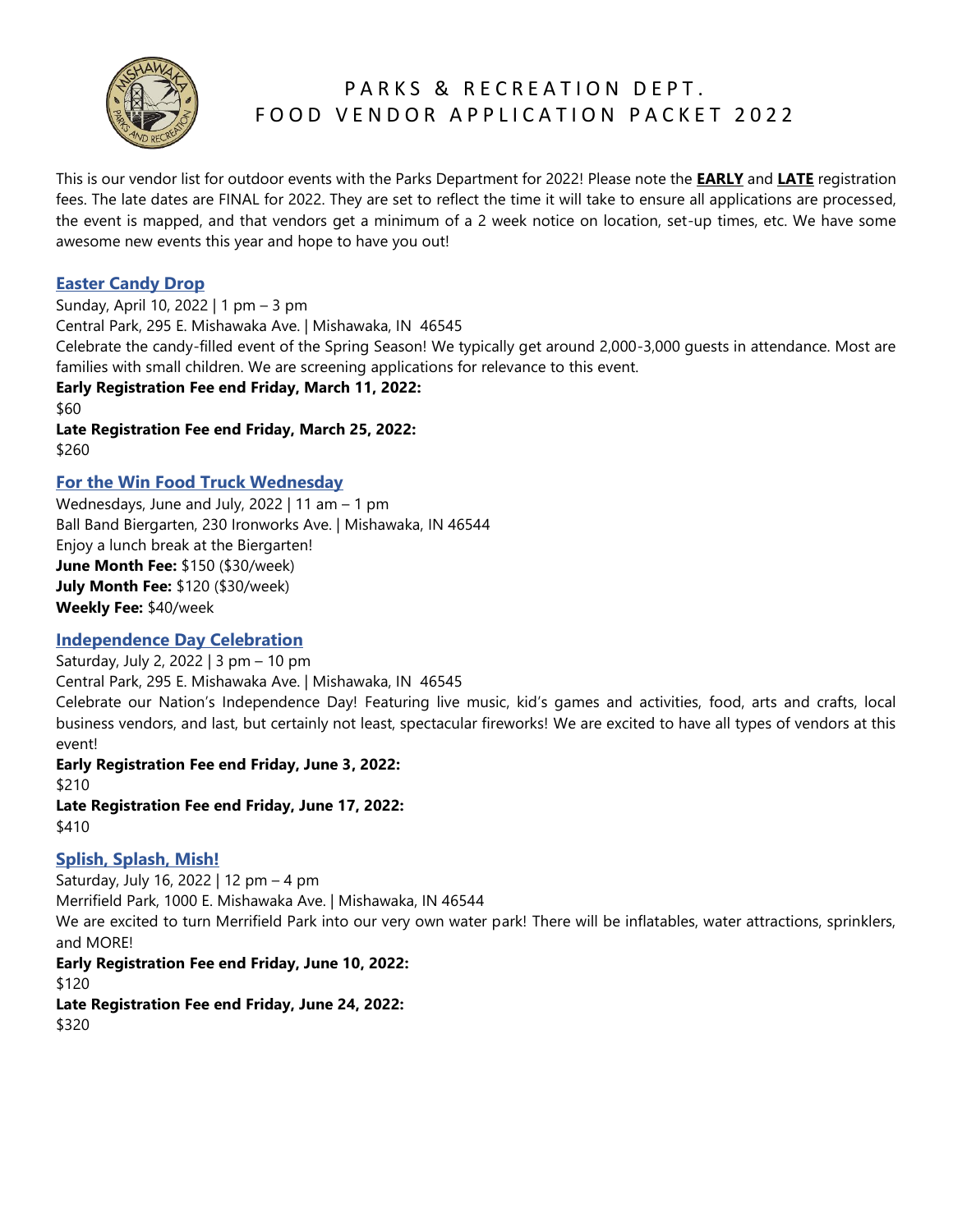## **Dog Ice Cream Social**

Saturday, August 6, 2022 | 4:00 pm – 7:00 pm

Margaret H. Prickett Marina Park, 13240 Jefferson Rd. | Mishawaka, IN 46544

Join Mishawaka Parks and Recreation as we celebrate our paw-some pals at Margaret Prickett Dog Park and Marina. When people register, they will receive a free human and pup cup of frozen yogurt. This is a great way to connect with local pet owners in the area and promote your business. We are only accepting animal-related vendors at this event.

## **Early Registration Fee end Friday, July 8, 2022:**

\$90

**Late Registration Fee end Friday, July 22, 2022:** \$290

## **Monster Dash & Dance!**

Friday, October 21, 2022 | 6 pm – 8 pm Ironworks Plaza, 230 Ironworks Ave. | Mishawaka, IN 46544 Join us for a spooky fun run for kids! Kids will race down the plaza, ending with pumpkin decorating and a park dance party. **Early Registration Fee end Friday, September 23, 2022:** \$60

**Late Registration Fee end Friday, October 7, 2022:** \$260

## **Winterfest**

Saturday, December 3, 2022 | 5 pm – 8 pm

Merrifield Park, 1000 E. Mishawaka Ave. | Mishawaka, IN 46544

Join Mishawaka Parks and Recreation as we celebrate the opening of our skating rink for the season. The event features free ice skating, Santa, and a variety of winter-inspired outdoor activities. We are primarily looking for crafters and retail gift items for this event.

**Early Registration Fee end Friday, November 4, 2022:** \$90

**Late Registration Fee end Friday, November 11, 2022:** \$290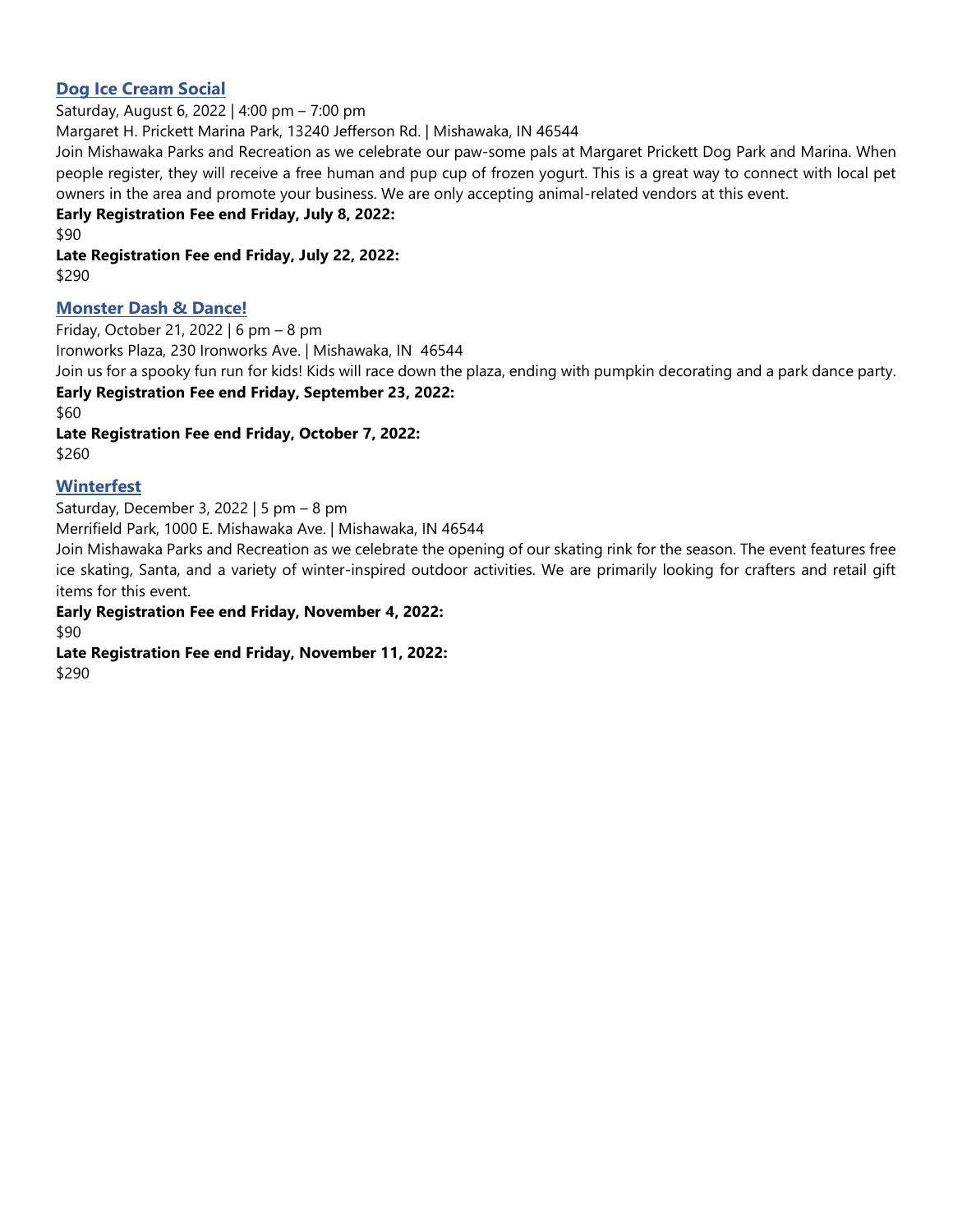

# PARKS & RECREATION DEPT. FOOD VENDOR APPLICATION PACKET 2022 VENDOR INFORMATION & RULES

## **FOOD & BEVERAGE**

Vendors serving food and beverages only. Food and beverage vendors must have the necessary permits, at least seven (7) days prior to the event, with the St. Joseph County Health Dept. Vendors will be accepted based on the items served.

### **FOOD VENDORS**

#### **Applications for Entry**

Complete and return the Vendor Application Packet via mail or drop off at the Mishawaka Parks and Recreation Dept. Office located in the Battell Community Center at 904 N. Main St., Mishawaka, IN 46545. Cash, check, card or money orders accepted. Checks and money orders made payable to the City of Mishawaka.

#### **Check-in & Set-up**

Check-in and set-up times will vary for each event. A Park Representative will contact you prior to the event for details.

### **Booth Space**

All businesses or other activity must be conducted within the designated rental area only. No distribution, canvassing, flyers, nor vending of any kind by strolling through the festival. **Tents must be weighted and not staked down into the ground, due to the irrigation systems.**

#### **Closing & Tear Down**

Closing and tear down times will vary for each event. A Park Representative will be in contact with you prior to the event for details.

#### **Parking**

Parking is limited, and is first come, first serve. After unloading and setting up, vehicles must be moved to the designated parking areas outside of the festival.

#### **Refunds**

Application fees received from accepted vendors are **non-refundable, no exceptions.**

#### **Weather**

All of these events are outdoor events. In the case of inclement weather, a decision will be made to either cancel or postpone the event. A minimum of a 48-hour weather check-in email will be sent out. However, the weather can change at any moment. Please be sure to check your emails the day of the event. Refunds are not awarded for weather cancellations. Your vendor fee will be transferred to another event of your choosing should an event be cancelled.

### **\*Note: Electric and water is available for food and beverage vendors ONLY.**